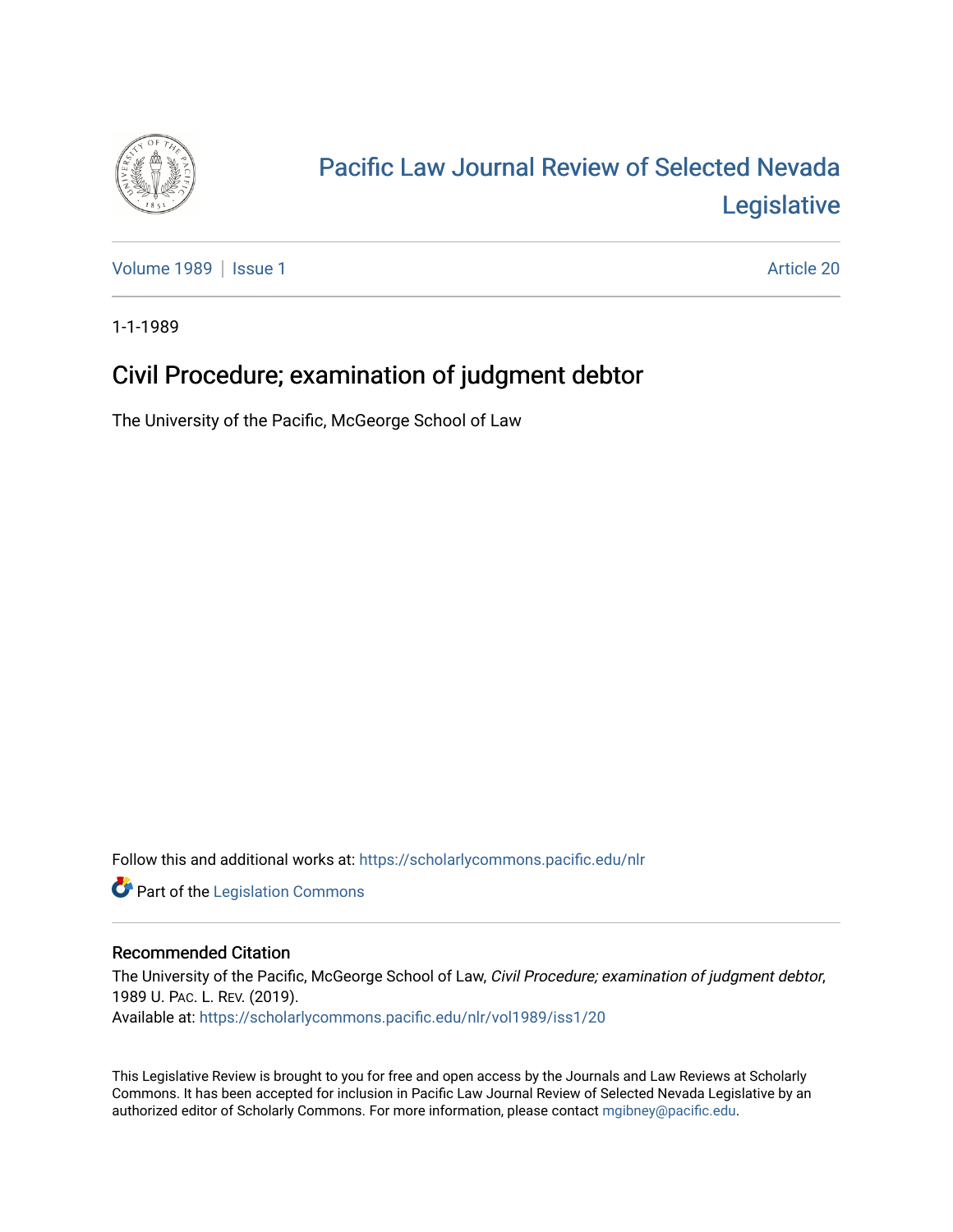#### **Civil Procedure; death notice-sanctions**

NEV. REV. STAT. § 230.\_\_ (new). AB 677 (Callister); 1989 STAT. Ch. 230

Chapter 230 requires the attorney representing a party that has died to file a notice of death and serve it upon all parties to the suit.<sup>1</sup> Sanctions may be imposed against any attorney who fails to comply.<sup>2</sup>

1. 1989 Nev. Stat. ch. 230, sec. 1, at (enacting NEV. REV. STAT. § 230. ) (the notice must be filed within 90 days of the death).

2.  $Id.$  at  $\_\_\$  (sanctions include all costs and attorney's fees or any sanctions the court decides is appropriate).

#### **Civil Procedure; examination of judgment debtor**

NEV. REV. STAT. §§ 18.160, 21.270, 21.310 (amended). AB 735 (Callister); 1989 STAT. Ch. 419

Existing law provides that after entry of a judgment, a creditor may obtain a court order compelling the debtor to appear and answer questions<sup>2</sup> before the judge or an appointed master.<sup>3</sup> Chapter X alternatively authorizes the court to order that the examination be held before the attorney for the creditor.<sup>4</sup> When an examination is before an attorney, the debtor's oath or affirmation must be administered by a notary public,<sup> $5$ </sup> and the proceedings must be transcribed

I. A statement must be made under oath. NEv. REv. STAT. § 21.270 (1987) (amended by 1989 Nev. Stat. ch. 419, sec. 2, at \_).

<sup>2.</sup> Questions are limited to those concerning debtor's property. *Id.* 

<sup>3.</sup> Id. The creditor may recover approved costs of the examination from the debtor. Id. § 18.160 1(f) (1987) (amended by 1989 Nev. Stat. ch. 419, sec. 1, at \_\_\_). *See id.* § 169.097 (1987) (definition of master).

<sup>4. 1989</sup> Nev. Stat. ch. 419, sec. 2, at ...... (amending NEv. REv. STAT. § 21.270).

<sup>5.</sup> *See* NEv. REv. STAT. §§ 240.015-.060 (1987) (powers and qualifications of a notary public). A notary public is appointed by the Secretary of State. *Id.* § 240.010 (1987).